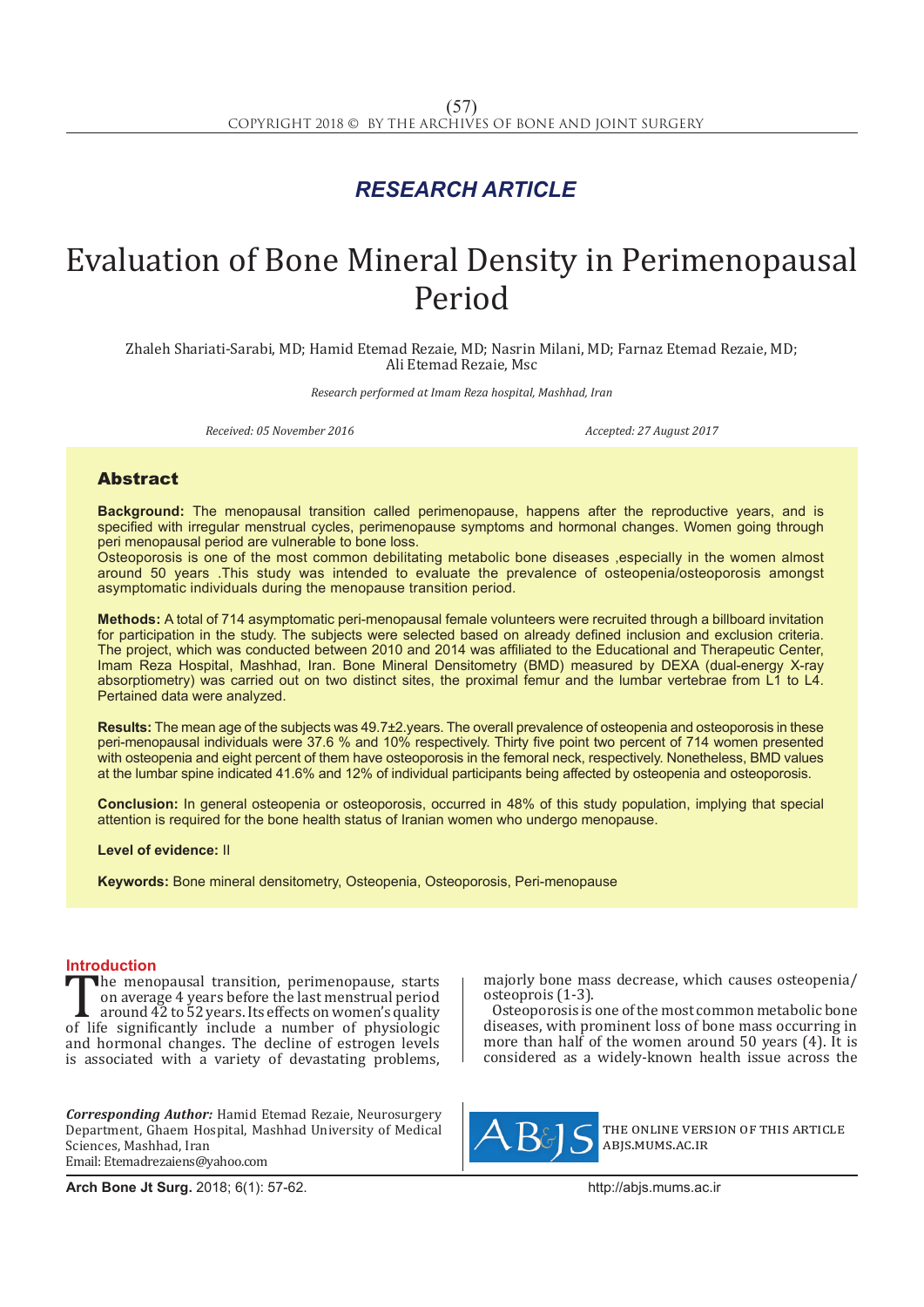THE ARCHIVES OF BONE AND JOINT SURGERY. ABJS.MUMS.AC.IR VOLUME 6. NUMBER 1. JANUARY 2018

globe, which is of utmost importance for community with a growing portion of older adults. More to the point, the World Health Organization (WHO) describes it as one of the 4 most chief enemies to human being health, besides cancers, cardiovascular diseases, and strokes. Its annual mortality rate is higher than that of cancers (5). Osteoporosis prevention/treatment is a health necessity in this high-tech sedentary world in which human beings live longer but with limited activity (6). Osteoporosis is associated with declining in bone mass (minerals and matrix). This affects more than half of the women aged 50 or over; put it differently, a virtually large population of 200 million females all over the world. The prevalence of osteoporosis ranges between 4% and 40% based on the reports within distinct regional areas in the world (7). Rapid loss of bone mineral density is on the sharp rise with menopause commencement owing to the loss of ovarian function and a decrease in estrogen production, which, in turn, ends up intensifying activity of osteoclasts in such a way that about 25% to 30% loss in trabecular bones along with 10% to 15% in cortical bones occur throughout the first 5 to 10 years following menopause (8).

The findings of the Iranian nationwide program in osteoporosis prevention, diagnosis, and treatment have shown osteoporosis and osteopenia in 70% of women and 50% of men above 50 years old (9). At the present time, the osteoporosis myth "once somebody get osteoporosis, no treatment helps" is not heard anymore; but, osteoporosis treatment is still a big dilemma and requires multifaceted approaches including diet and lifestyle changes and a variety of medications that need further investigations (10).

WHO defines osteoporosis as a T-score below -2.5 while osteopenia ranges between -2.5 and -1. A T-score higher than -1 is indicative of normal bone density. Osteoporosis is a heterogeneous disease with unknown etiology. A number of covariates have been reported to influence osteoporosis prevalence, namely smoking, menopause, sedentary lifestyle, aging, calcium and vitamin D deficiency, and respect to medications interfering with vitamin D and calcium absorption like corticosteroid (11).

#### **Materials and Methods**

We intended to find out the rate of bone loss in this vulnerable population during the transition period to menaupase and treat this dilemma at a right time. We evaluated BMD in early and also late stage of this climacteric stage of life, as, gradual bone loss during this period is unfortunately still unclear.

#### *Demographics of the patients*

This cross sectional study achieved the approval of the ethics committee for medical research affiliated to Mashhad University of Medical Sciences to evaluate BMD on 714 asymptomatic peri-menopause volunteer women who were recruited in hospital through announced billboard advertisement of this project affiliated to the Educational and Therapeutic Center, Imam Reza Hospital, Mashhad, Iran. Informed written consents were obtained from all participants, as well.

PREVALENCE OF OSTEOPENIA /OSTEOPOROSIS IN PERI-MENOPAUSAL WOMEN

#### *Inclusion and exclusion criteria*

These populations were selected using purposeful sampling method based on inclusion criteria including Iranian nationality living in different regions and provinces; no baseline previous BMD and no specific osteopenia-related treatment; age of menopause between 42 and 52 year (1-3); irregularity or stop of menstrual bleeding for at least 12 months; with intact uterus; and existance of at least one ovary.

The exclusion criteria were an inflammation of connective tissues such as rheumatoid arthritis and lupus; chronic inflammatory disease of the lung, liver, and kidney; chronic infectious diseases like osteomyelitis; neoplastic diseases; metabolic bone disease, namely hypothyroidism, hyperthyroidism, diabetes, and Paget's disease; bulimia nervosa; anorexia nervosa; a history of pregnancy and lactation within the last year; and use of steroids, anticonvulsants, heparin, thiazides, lithium, tamoxifen, bisphosphonate, and medications affecting vitamin D metabolism and Ca.

#### *Methods of measurement*

A questionnaire was initially developed to collect the demographic data including age, age at menarche, age at menopause, gravity, marital status, body weight, BMI, education level, height, and their medications. Out of 1800 peri-menopausal participants in this study, we selected 714 individuals who were at stage of menopausal transitions to perform BMD (7, 12, 13). The test was performed on femur (at four sites including femoral neck, Ward's triangle, greater trochanter, intertrochanteric line and total hip) and lumbar spine (L1-L4) areas using dualenergy X-ray absorptiometry (DEXA; Osteocore2 Medilink, French). Moreover, T- and Z-score values and fracture risk were determined at the femoral neck and lumbar spine.

#### *Statistics*

IBM SPSS v22 was used for data analysis .Descriptive statistics were applied to report data.

#### **Results**

A total of 714 women aged between 42 and 52 years (49.7±2.02) were recruited in the present study. The average weight and length of menopause were reported  $69.2 \pm 12.51$  kg and  $154.7 \pm 6.07$ , respectively. Table 1 is showing the demographic characteristics of

| Table 1. Demographic characteristics of participants |                  |  |  |  |
|------------------------------------------------------|------------------|--|--|--|
| <b>Parameters</b>                                    | Mean $\pm$ SD    |  |  |  |
| Age (years)                                          | $52.9 \pm 3.77$  |  |  |  |
| Weight(kg)                                           | $70.0 + 11.55$   |  |  |  |
| BMI ( $\text{kg m}^2$ )                              | $29.4 + 4.64$    |  |  |  |
| Length(cm)                                           | $154.3 \pm 5.61$ |  |  |  |
| Menstrual age                                        | $13.3 \pm 1.49$  |  |  |  |
| Menopause age                                        | $50.0 \pm 3.30$  |  |  |  |
| Duration of menopause                                | $2.8 \pm 1.5$    |  |  |  |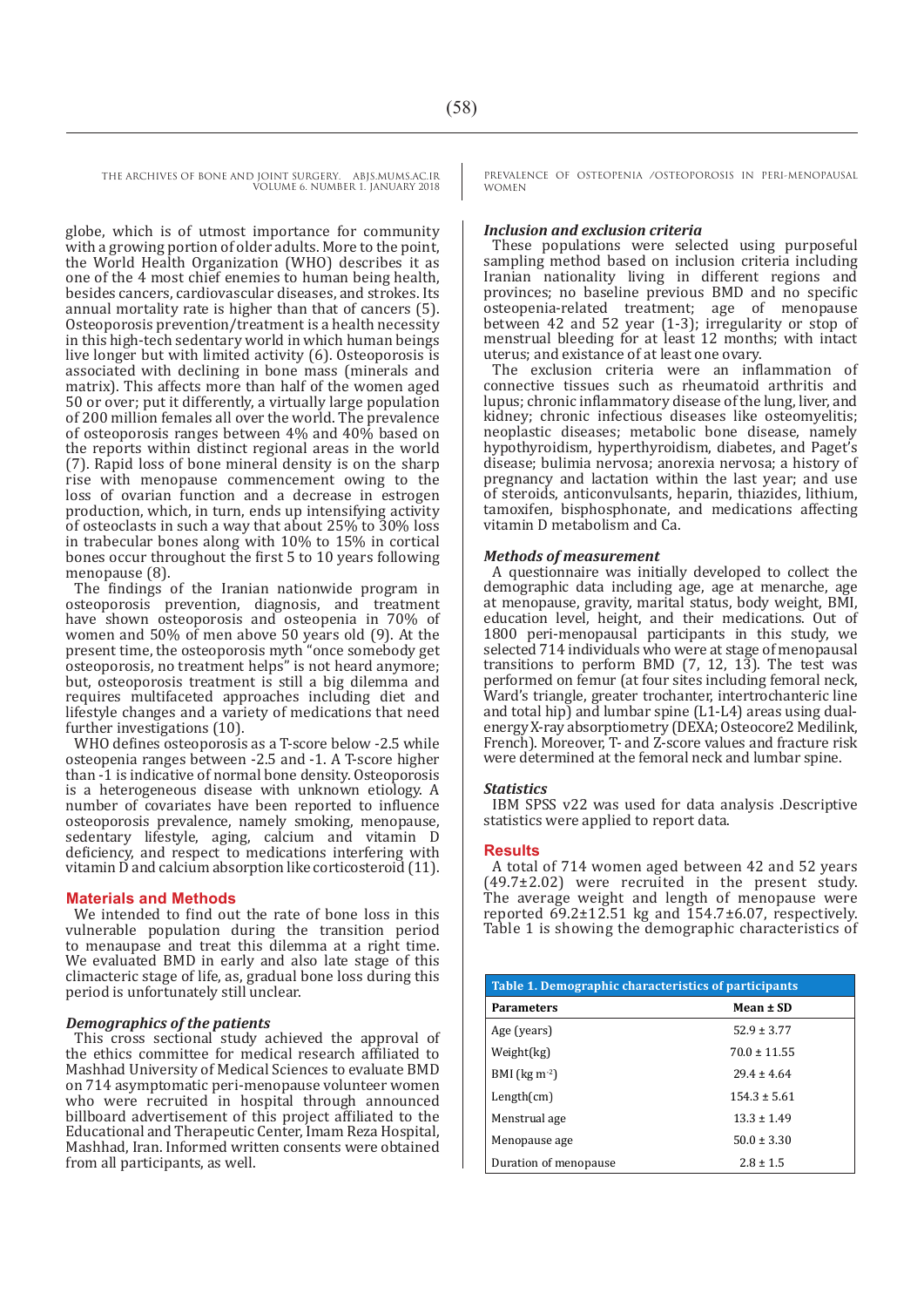

PREVALENCE OF OSTEOPENIA /OSTEOPOROSIS IN PERI-MENOPAUSAL WOMEN



**Figure 1. Prevalance of Lumbar and Total hip BMD.**

| Table 2. The results of bone densitometry in femoral neck and lumbar |               |         |           |                |                |  |
|----------------------------------------------------------------------|---------------|---------|-----------|----------------|----------------|--|
| Index<br>Variant                                                     |               | Median  | <b>SD</b> | <b>Minimum</b> | <b>Maximum</b> |  |
| Femur                                                                | <b>BMD</b>    | 0.796   | 0.1898    | 0.395          | 1.334          |  |
|                                                                      | Z-score       | $-0.34$ | 1.119     | $-1.60$        | 3.50           |  |
|                                                                      | T-score       | $-0.90$ | 1.124     | $-3.70$        | 2.80           |  |
|                                                                      | Fracture risk | 2.59    | 2.213     | 0.15           | 12.57          |  |
| Lumbar                                                               | <b>BMD</b>    | 0.902   | 0.1799    | 0.299          | 1.820          |  |
|                                                                      | Z-score       | $-0.41$ | 1.419     | $-1.90$        | 4.10           |  |
|                                                                      | T-score       | $-1.20$ | 1.363     | $-4.50$        | 3.60           |  |
|                                                                      | Fracture risk | 3.25    | 3.519     | 0.08           | 22.48          |  |

the participants.

The results of femur BMD indicated that approximately 35% and 8% of the participants had osteopenia and osteoporosis, respectively. The BMD values at lumbar vertebrae (L1 to L4) revealed 42% osteopenia and 12% osteoporosis [Figure 1].

We reviewed BMD in two sites; the overall prevalence values for osteopenia and osteoporosis were 37.4% and 10%, respectively. The data on BMD at both femoral and lumbar spine sites were shown in Table 2. Interestingly, the average BMD and T-score were 0.789±0.193 and  $-0.640\pm1.099$  at the femur; while in lumbar spine these scores reached to 0.926±0.190 and -1.100±1.331 for lumbar spine, respectively.

#### **Discussion**

Osteoporosis is a worldwide metabolic disease which everybody would experience this problem in their life (14, 15).

Decrease of hormone level is the major cause of it. There are a significant researches with respect to post menauposal oeteoporosis but at the present time there is a few investigation in evaluation of bone mass change in peri-menauposal period (16). This study represents starting loss of bone mass before menaupose which is an important issue in preventive medicine in metabolic bone disease.

This study revealed the prevalance of osteopenia in even healthy peri-menauposal women is not uncommon and the loss of bone mass may start earlier than the age of menaupose . The limitation of our study is the factor of regional focus and number of population- specific in Mashad City.

Majority of the available information about the endocrine and clinical manifestations of the menopausal transition comes from a number of longitudinal cohort studies on midlife women (3,), the largest of which, the Study of Women's Health Across the Nation (SWAN), has followed a multiethnic, community-based cohort of over 3000 women aged 42 to 52 years for 15 years (1-3,). The prevalences of osteopenia and osteoporosis among women from varios geographical areas are summarized in Figure 2 (16-18).

The discrepancy among the previous studies and our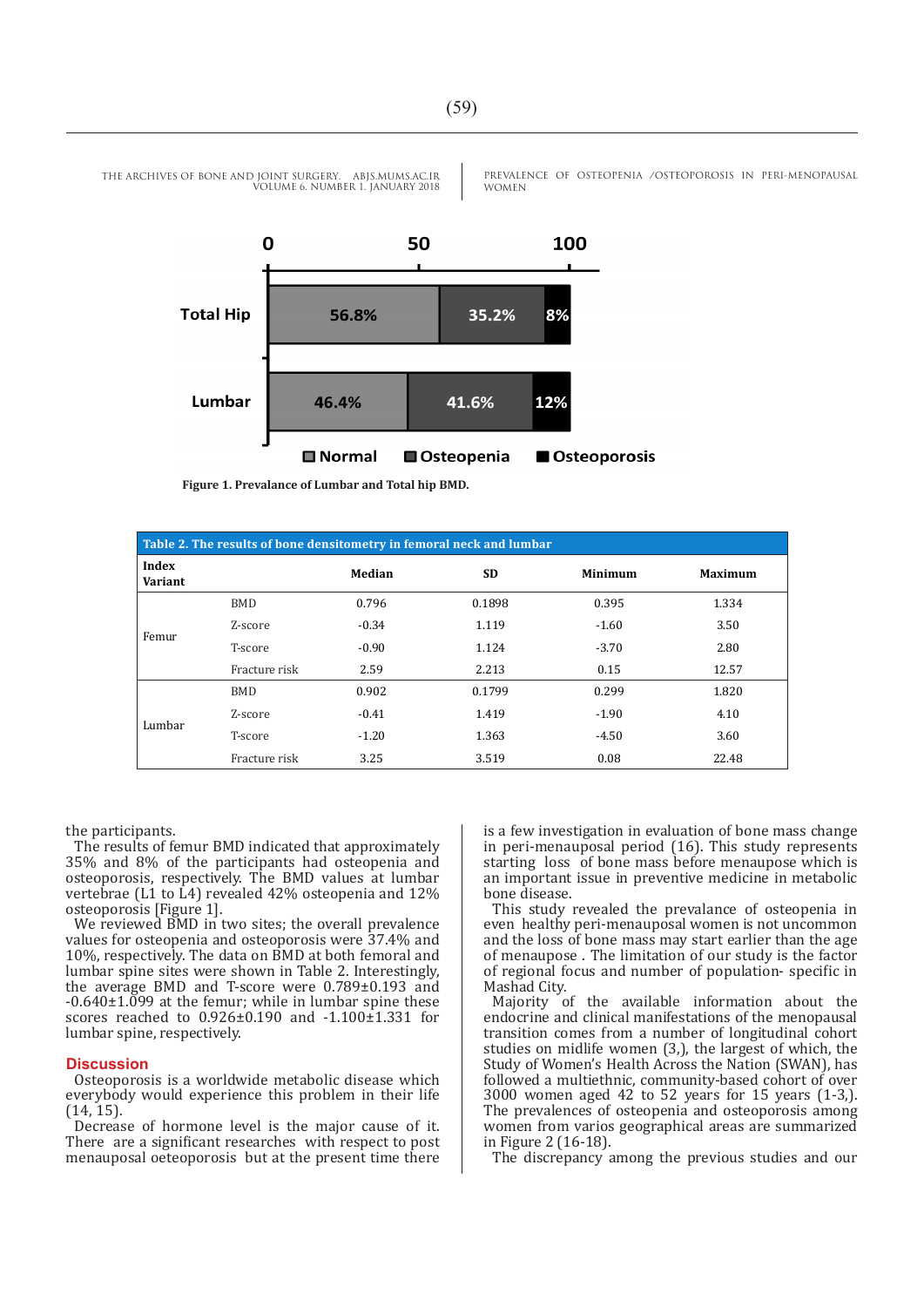THE ARCHIVES OF BONE AND JOINT SURGERY. ABJS.MUMS.AC.IR VOLUME 6. NUMBER 1. JANUARY 2018 20 40 60 80 100 42% 12%

**Tehran** 32.4%  $\Omega$  $9.4%$ 170%  $F<sub>asa</sub>$ O 34.1% Gilan O 19.3% **Bushehr** O 22.4% Saudi Arabia 33.4% O  $24.3%$ Korea L 12.4% F  $-40.1%$ **Thailand** L 19.8% F 13.6% **Spain** 43.5% O 19.8% Italy 46.6% O 33.7% **USA** 49% F  $10%$ Canada O 15.8% L  $12.1%$ F 7.9% **Mexic**  $\blacksquare$  30.1% 13.6% Osteopenia **SWAN** 37.6% O 10% Osteoporosis

**Figure 2. The prevalence of osteopenia and osteoporosis based on Overal (O), Lumbar (L), and Femural (F) BMD in various geographical regions (Current study in Mashhad, Iran (our study); Tehran, Iran (11,15); Fasa, Iran (19); Gilan, Iran (19); Bushehr, Iran (19); Saudi Arabia (20,17); Korea (21); Thailand (18); Spain (22); Italy (23); USA (24); Canada (25); Mexic (4); and the SWAN study (1);).**

findings can be attributed to the following reasons: Firstly, previous studies have evaluated different and elder populations (post menopause). Secondly, previous studies have performed in different geographical regions with different genetic backgrounds, ethnic groups, lifestyles, diets, and habits (17, 18, 20). Lastly, we would like to emphasize that the strength point of our study, is adopting a broad spectrum of exclusion criteria which pinpointed asymptomatic peri-menopausal women.

Likewise, the findings of our investigation descriptive and analytic investigation were in broad agreement with the reports from Europe (Spain and Italy) (21, 22).

When it comes to North America, there has been disparity and consistency among different studies in this issue. One of the most significant factors responsible for increased prevalence of osteoporosis in developed countries is most probably because of the aged baby-booming generation.

It seems that discrepancies between our study and other studies around the globe, focusing on prevalence of the PREVALENCE OF OSTEOPENIA /OSTEOPOROSIS IN PERI-MENOPAUSAL WOMEN

osteopenia/osteoporosis, arise from the ethnic features, geographical factors, lifestyles, physical activity and different diet (14, 15, 17, 20). Additionally, the maximum peak bone mass is noticable in determining the prevalence of osteopenia/osteoporosis, in which, genetics, gender, race, nutrition, life style, medicines, habits, attitude and altitude statues play pivotal roles (16, 18). It was reported that the peak bone mass in Iranian women was lower than their peers in other countries across all age groups (7).

The limitation of our study was the number of normal population of perimenauposal women who

Osteopenia/osteoporosis (Low bone mass) are hidden, major health concerns for our society because of their quiescence nature of the bone loss process with no sign and symptoms until a fracture happens. The significant message in this study is to address the prevalence of early onset of osteopenia/osteoporosis in peri-menopausal women in our society.

Forty eight percent of our participants had osteopenia or osteoporosis during their first five years following menopause. The rest of individuals (52%) revealed normal BMD. Therefore, it could be concluded that the bone health status of peri-menopausal women in Iran is warning big issue which requires much more attention of authorities like government and health policy makers to adopt preventive programs for screening bone health statues in susceptible women around the time of menopause. Rising awareness and educating the community regarding bone health acquirement preserving through achieving peak bone mass from birth even intrauterine-growth to adulthood, having healthy and fully active lifestyle is a necessity. Therefore, we may be able to reduce the pace of bone loss in half or more of our vulnerable population at risk.

Authors declare no conflict of interest regarding this manuscript.

#### **Aknoledgement**

We would like to show our gratitude to Mrs F.Iravani for her cooperation in our research follow up cases.

Zhaleh Shariati-Sarabi MD

Internal Medicine Department, Imam Reza hospital, Mashhad University of Medical Sciences, Mashhad, Iran School of Medicine, Mashhad University of Medical Sciences, Mashhad, Iran

Hamid Etemad Rezaie MD Neurosurgery Department, Ghaem Hospital, Mashhad University of Medical Sciences, Mashhad, Iran

Nasrin Milani MD Farnaz Etemad Rezaie MD Internal Medicine Department, Imam Reza hospital, Mashhad University of Medical Sciences, Mashhad, Iran

Ali Etemad Rezaie Msc

Rosalind Franklin University of Medicine and Science 3333 Green Bay Road, North Chicago,USA



 $\Omega$ 

**Current Study**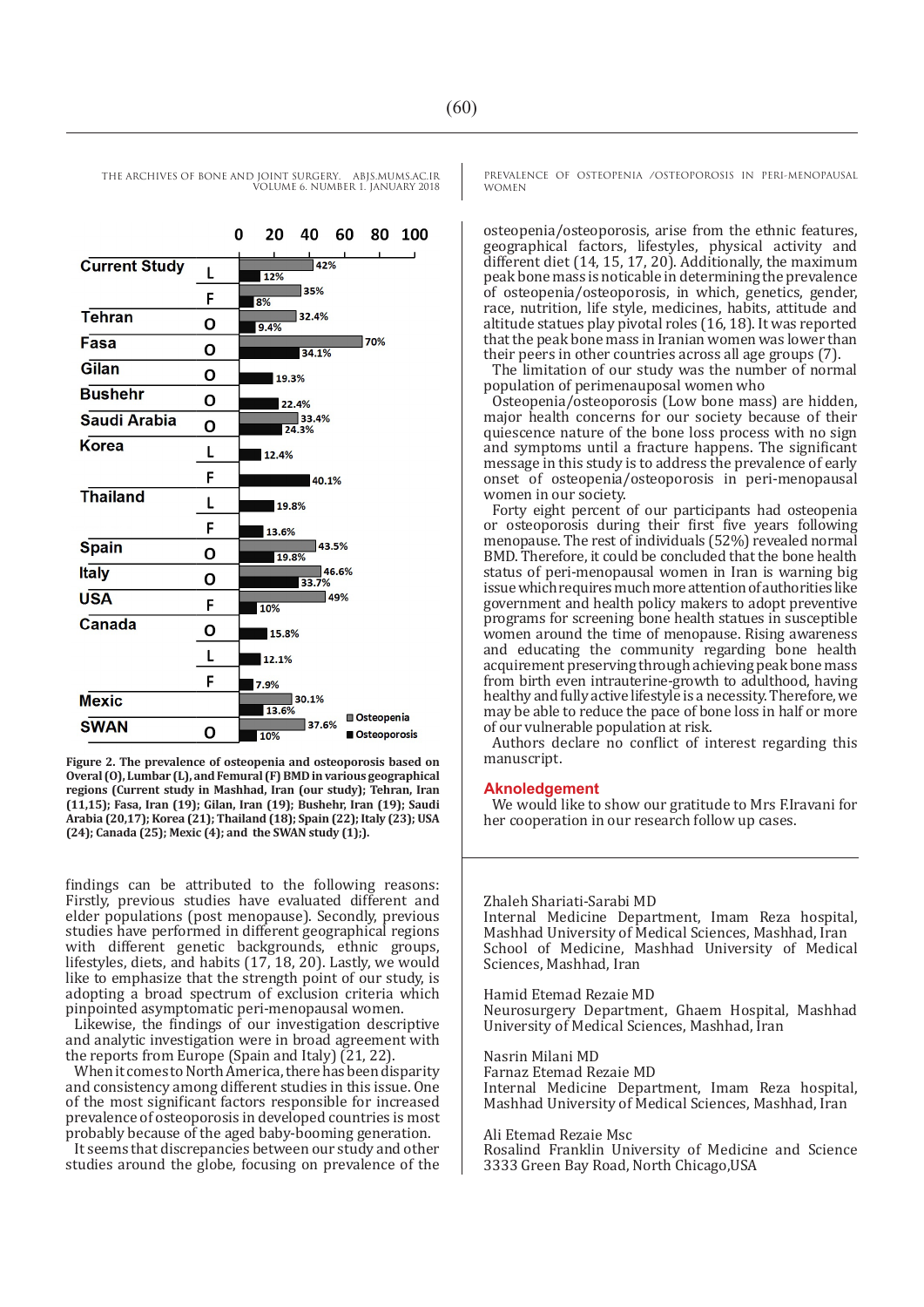THE ARCHIVES OF BONE AND JOINT SURGERY. ABJS.MUMS.AC.IR

VOLUME 6. NUMBER 1. JANUARY 2018

PREVALENCE OF OSTEOPENIA /OSTEOPOROSIS IN PERI-MENOPAUSAL WOMEN

#### **References**

- 1. Bromberger JT, Schott LL, Kravitz HM, Sowers M, Avis NE, Gold EB, et al. Longitudinal change in reproductive hormones and depressive symptoms across the menopausal transition: results from the Study of Women's Health Across the Nation (SWAN). Arch Gen Psychiatry. 2010; 67(6):598- 607.
- 2. Janiszewska M, Firlej E, Dziedzic M, Zolnierczuk-Kieliszek D. Health beliefs and sense of one's own efficacy and prophylaxis of osteoporosis in peri- and post-menopausal women. Ann Agric Environ Med. 2016; 23(1):167-73.
- 3. Van Voorhis BJ, Santoro N, Harlow S, Crawford SL, Randolph J. The relationship of bleeding patterns to daily reproductive hormones in women approaching menopause. Obstet Gynecol. 2008; 112(1):101-8.
- 4. Castro JP, Joseph LA, Shin JJ, Arora SK, Nicasio J, Shatzkes J, et al. Differential effect of obesity on bone mineral density in White, Hispanic and African American women: a cross sectional study. Nutr Metab. 2005; 2(1):9.
- 5. Khoury MJ. Genetic and epidemiologic approaches to the search for gene-environment interaction: the case of osteoporosis. Am J Epidemiol. 1998; 147(1):1-2.
- 6. Castrogiovanni P, Trovato FM, Szychlinska MA, Nsir H, Imbesi R, Musumeci G. The importance of physical activity in osteoporosis. From the molecular pathways to the clinical evidence. Histol Histopathol. 2016; 31(11):1183-94.
- 7. Larijani B, Tehrani MR, Hamidi Z, Soltani A, Pajouhi M. Osteoporosis, prevention, diagnosis and treatment. J Reprod Infertil. 2005; 6(1):5-24.
- 8. Tsao LI. Relieving discomforts: the help-seeking experiences of Chinese perimenopausal women in Taiwan. J Adv Nurs. 2002; 39(6):580-8.
- 9. Smeets-Goevaers CG, Lesusink GL, Papapoulos SE, Maartens LW, Keyzer JJ, Weerdenburg JP, et al. The prevalence of low bone mineral density in Dutch perimenopausal women: the Eindhoven perimenopausal osteoporosis study. Osteoporos Int. 1998; 8(5):404-9.
- 10.Shariat-Sarabi Z. Understanding osteoporosis aims to boost our bone health. J Case Reports Pract. 2016; 4(3):19-21.
- 11.Akbarian M. Epidemiology and the importance of osteoporosis Rheumatology Research Center. Tehran: Andishmand, Tehran University of Medical Sciences; 2002.
- 12.Shirazi KK, Wallace LM, Niknami S, Hidarnia A, Torkaman G, Gilchrist M, et al. A home-based, transtheoretical change model designed strength training intervention to increase exercise to prevent osteoporosis in Iranian women aged 40-65 years: a

randomized controlled trial. Health Educ Res. 2007; 22(3):305-17.

- 13.Soltani A, Sedaghat M, Adibi H, Hamidi Z, Shenazandi H, Khalilifar A, et al. Risk factor analysis of osteoporosis in women referred to bone densitometry unit of Endocrinology and Metabolism Research Center of Tehran University of Medical Sciences. Iran South Med I. 2002: 5(1):82-91.
- 14.Sharami SH, Milani F, Alizadeh A, Ranjbar ZA, Shakiba M, Mohammadi A. Risk factors of osteoporosis in women over 50 years of age: a population based study in the north of Iran. J Turkish German Gynecol Assoc. 2008; 9(11):38-44.
- 15.Amiri M, Nabipour I, Larijani B, Beigi S, Assadi M, Amiri Z, et al. The relationship of absolute poverty and bone mineral density in postmenopausal Iranian women. Int J Public Health. 2008; 53(6): 290-6.
- 16.Rowe SM, Jung ST, Lee JY. Epidemiology of osteoporosis in Korea. Osteoporos Int. 1997; 7(Suppl 3):S88-90.
- 17.Sadat-Ali M, Al-Habdan IM, Al-Mulhim FA, El-Hassan AY. Bone mineral density among postmenopausal Saudi women. Saudi Med J. 2004; 25(11):1623-5.
- 18.Limpaphayom KK, Taechakraichana N, Jaisamrarn U, Bunyavejchevin S, Chaikittisilpa S, Poshyachinda M, et al. Prevalence of osteopenia and osteoporosis in Thai women. Menopause. 2001; 8(1):65-9.
- 19.Larijani B, Hossein-Nezhad A, Mojtahedi A, Pajouhi M, Bastanhagh MH, Soltani A, et al. Normative data of bone Mineral Density in healthy population of Tehran, Iran: a cross sectional study. BMC Musculoskelet Disord. 2005; 6(1):38.
- 20.El-Desouki MI. Osteoporosis in postmenopausal Saudi women using dual x-ray bone densitometry. Saudi Med J. 2003; 24(9):953-6.
- 21.Cui LH, Choi JS, Shin MH, Kweon SS, Park KS, Lee YH, et al. Prevalence of osteoporosis and reference data for lumbar spine and hip bone mineral density in a Korean population. J Bone Miner Metab. 2008; 26(6):609-17.
- 22.Guzman Ibarra M, Ablanedo Aguirre J, Armijo Delgadillo R, Garcia Ruiz Esparza M. Prevalence of osteopenia and osteoporosis assessed by densitometry in postmenopausal women. Ginecol Obstet Mex. 2003; 71(1):225-32.
- 23.D'Amelio P, Spertino E, Martino F, Isaia GC. Prevalence of postmenopausal osteoporosis in Italy and validation of decision rules for referring women for bone densitometry. Calcif Tissue Int. 2013; 92(5):437-43.
- 24.Looker AC, Melton LJ 3rd, Harris TB, Borrud LG, Shepherd JA. Prevalence and trends in low femur bone density among older US adults: NHANES 2005- 2006 compared with NHANES III. J Bone Miner Res.